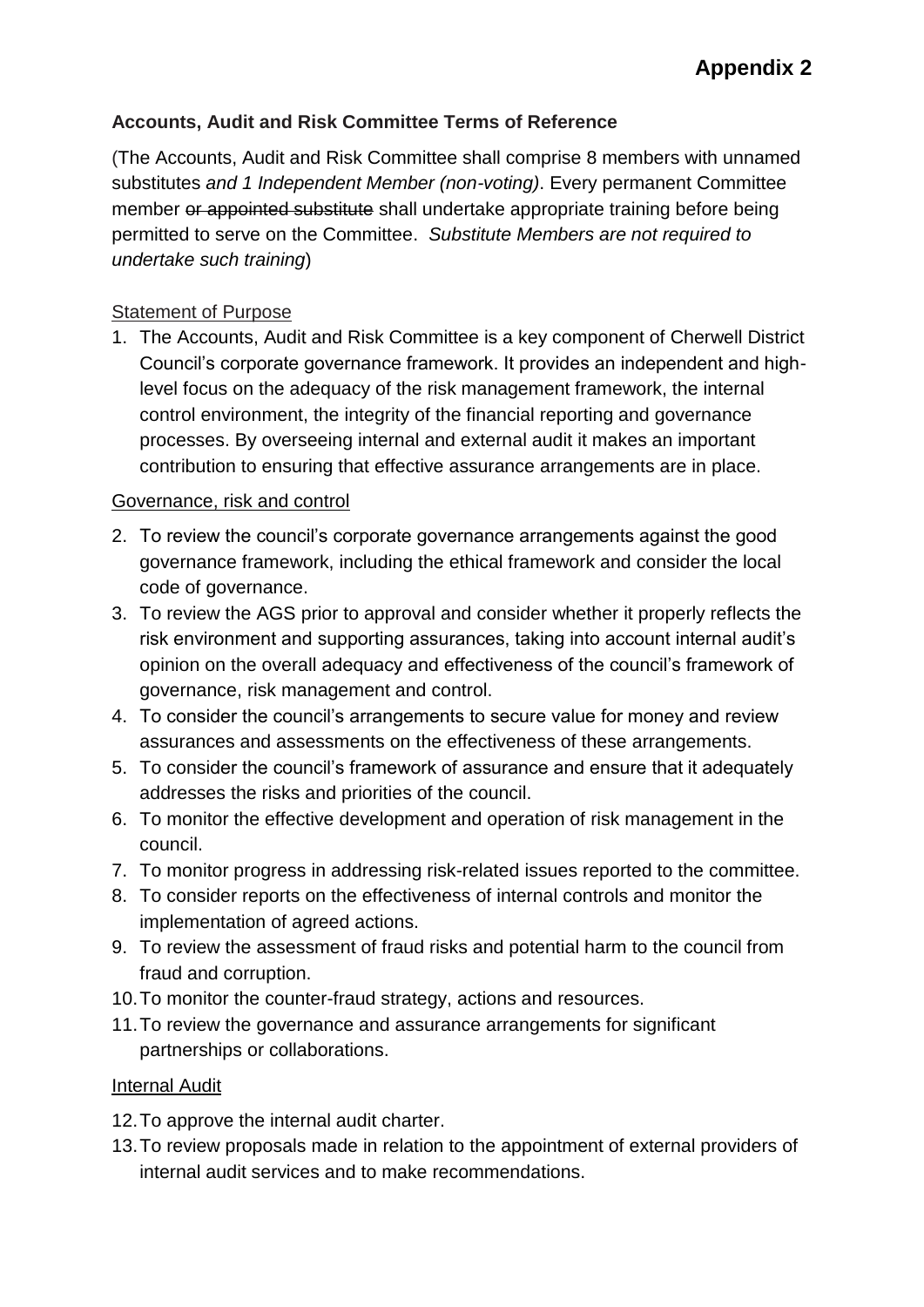- 14.To approve the risk-based internal audit plan, including internal audit's resource requirements, the approach to using other sources of assurance and any work required to place reliance upon those other sources.
- 15.To approve significant interim changes to the risk-based internal audit plan and resource requirements.
- 16.To make appropriate enquiries of both management and the head of internal audit to determine if there are any inappropriate scope or resource limitations.
- 17.To consider any impairments to independence or objectivity arising from additional roles or responsibilities outside of internal auditing of the head of internal audit. To approve and periodically review safeguards to limit such impairments.
- 18.To consider reports from the head of internal audit on internal audit's performance during the year, including the performance of external providers of internal audit services. These will include:
	- a) updates on the work of internal audit including key findings, issues of concern and action in hand as a result of internal audit work
	- b) regular reports on the results of the QAIP (Quality Assurance Improvement Programme)
	- c) reports on instances where the internal audit function does not conform to the PSIAS (Public Sector Internal Audit Standards), considering whether the nonconformance is significant enough that it must be included in the AGS.
- 19.To consider the head of internal audit's annual report:
	- a) The statement of the level of conformance with the PSIAS and the results of the QAIP that support the statement – these will indicate the reliability of the conclusions of internal audit.
	- b) The opinion on the overall adequacy and effectiveness of the council's framework of governance, risk management and control together with the summary of the work supporting the opinion – these will assist the committee in reviewing the AGS.
- 20.To consider summaries of specific internal audit reports as requested.
- 21.To receive reports outlining the action taken where the head of internal audit has concluded that management has accepted a level of risk that may be unacceptable to the authority or there are concerns about progress with the implementation of agreed actions.
- 22.To contribute to the QAIP and in particular, to the external quality assessment of internal audit that takes place at least once every five years.
- 23.To provide free and unfettered access to the audit committee chair for the head of internal audit, including the opportunity for a private meeting with the committee.

#### External audit